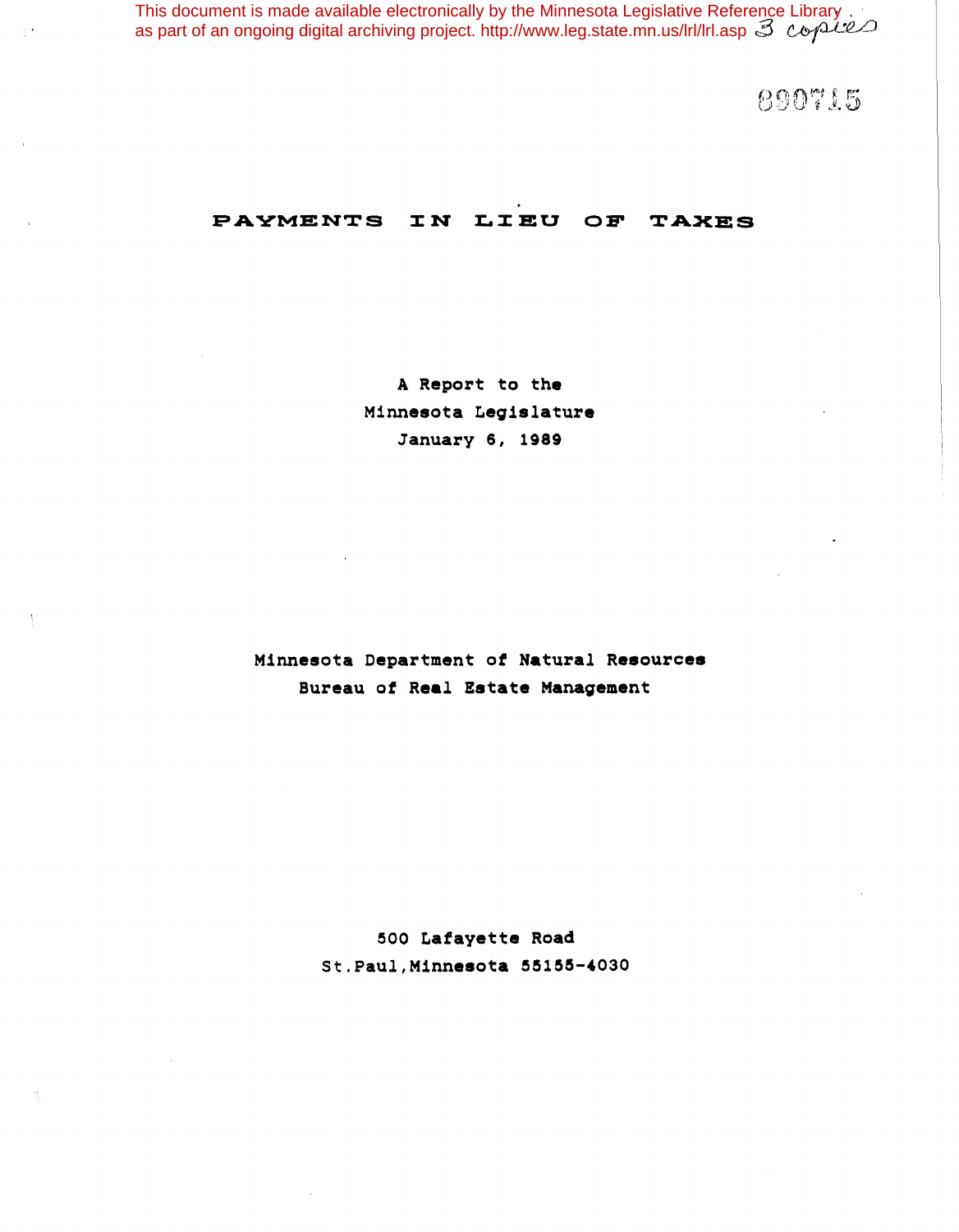## REPORT TO THE MINNESOTA LEGISLATURE ON IN-LIEU-OF-TAX PAYMENTS

## **Executive Summary**

- \* In 1979 the legislature established a program for making payments in lieu of taxes to local governments for state-owned land. The purpose of the program was to alleviate the impact of public land ownership on local tax bases and to provide for natural resource development county-ad ministered land. on
- \* Problems related to the efficiency and equity of the in-lieu payment program. along with recent policy changes affecting property tax relief. have generated interest in a review of the program.
- \* In-lieu payments are made annually on approximately 8.1 million acres of state-owned land. 65% of which *is* administered by the DNR and 35% administered by the counties.
- Total payments to counties have averaged over \$5.7 million per year since the in-lieu program began. The total cost has been over \$5.9 million in each of the last three years.
- \* Over three-quarters (76%) of the total annual cost is paid by the general fund. The balance is about evenly split between the Game & Fish fund and revenue generated from leases and timber sales.
- \* Determination of in-lieu payments is governed by five different statutes that prescribe unnecessarily complicated calculations requiring substantial input of staff time by both the state and the counties.
- \* Because in-lieu payment<mark>s are primaril</mark>y based on fixed per-acre amounts, they poorly reflect land values. As a result, in-lieu payments often do not correspond to taxes on similar privately ow ned land.
- \* Approximately 75% of total annual in-lieu payments is allocated to county government. Townships and school districts. which most keenly feel the tax-base impacts of public land ownership, complain that this allocation is unfair to them.
- other int<mark>ergovernmental</mark> aid programs, leaving local governments largely In-lieu allocation is not explicitly coordinated with any<br>intergovernmental aid programs, leaving local governments unaccountable for how they spend in-lieu revenue. ,.
- In some northern counties, in-lieu payments are a major source of funding for local government. Since these revenues are not reflected in local mill rates, they create potential incentives for local spending.
- \* A survey of several other states with in-lieu payment programs revealed that none have payment determination formulas as complicated as Minnesota's. Most either make fixed per-acre payments or pay at local private rates.

i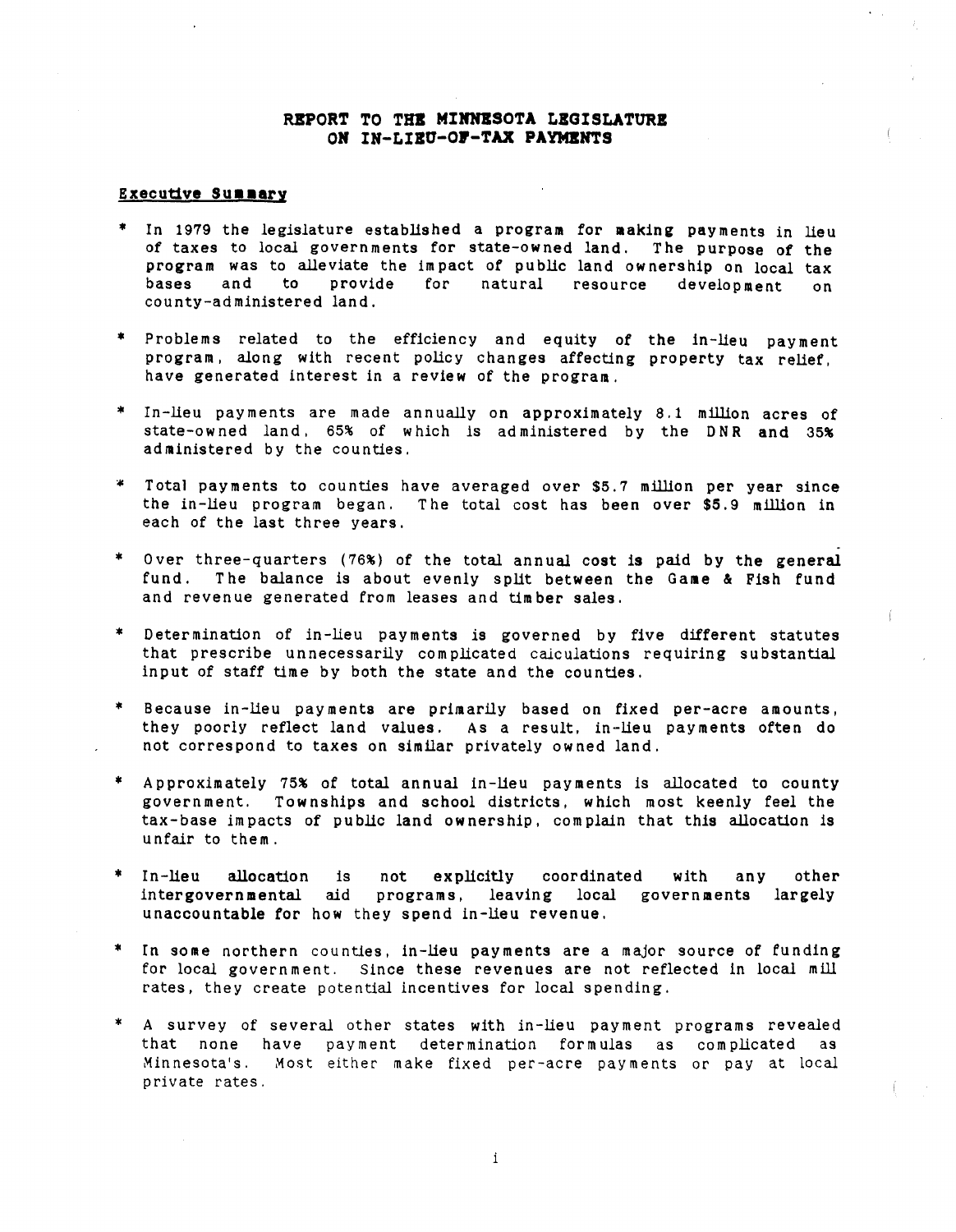- \* The Department recommends a comprehensive study of the in-lieu payment program to find ways of eliminating inequities inherent in current payment formulas. The DNR, the Department of Revenue, counties and other local units of government should be involved in this study.
- The Department recommends repeal of current laws requiring calculation of various payments to counties that are subsequently deducted from gross in-lieu amounts and therefore do not increase total payments. Statutes involved are M.S. 89.036, M.S. 97A.061 and M.S. 272.68 Subd. 3.
- \* The Department recommends study of the state's policy of supporting natural resource management on county-ad ministered land, which currently is funded by both a portion of in-lieu payments and direct grants appropriated by the legislature for this purpose. The study should have two objectives: (1) determining an appropriate level of support; and (2) examining the possibility of switching support from in-lieu payments to a more uniform and integrated approach to local government aid.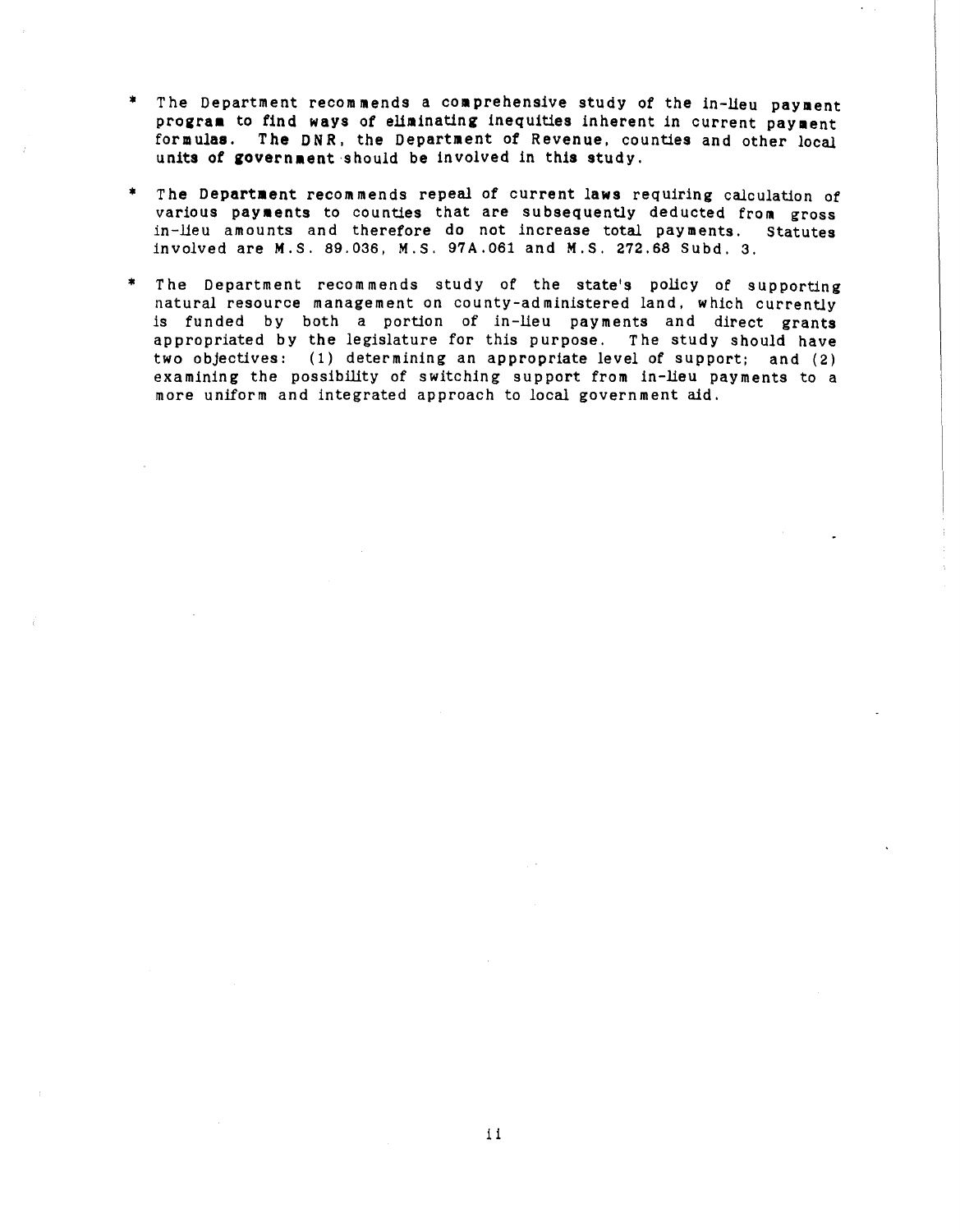## REPORT TO THE MINNESOTA LEGISLATURE ON IN-LIEU-OF-TAX PAYMENTS

## **Introduction**

The impact of public land ownership on the local tax base has long been a concern to local governments. Over the years several attempts to provide payments in lieu of taxes have been made. and in 1979 the legislature passed a com prehensive approach to the *problem.* r he current situation is not perfect. however. Several issues need to be addressed.

The current procedure makes payments to the counties based primarily on the acreage of land in various categories. Payments are not explicitly related to land *value.* As a result. inequities occur. These inequities are compounded by the fact that counties often receive all or part of any revenue generated from the land as well as the state's payment in lieu of taxes. Furthermore. pay ment deter mination in *volves* a very com *plex* accounting and calculation system that requires a large amount of effort by both the state and local govern ments.

These factors, combined with more recent policy changes that affect property tax relief. have generated interest in reviewing this area of activity.

## State Land 0 wnership

The state makes annual payments in lieu of taxes on roughly 8.1 million acres of state-owned land. T*his* total includes approximately 600 thousand acres of land acquired by purchase, condemnation or gift from private ownership. another 600 thousand acres of land acquired by various means from taxexempt ownership, 1.5 million acres of Consolidated Conservation land, 2.6 million acres of trust land and 2.8 million acres of tax-forfeited land.

Consolidated Conservation (Con-Con) land is a special class of tax-forfeited land established by the legislature in the 1930's. This land was transfered to state ownership at that time, after large scale drainage projects in several northern Minnesota counties failed and the state paid off the counties' ditch bonds, which were in default. Con-Con land accounts for about 19% of current state land ow nership.

Trust land consists of public domain land granted to the state by the U. S. government at the time of statehood. Grant lands were to be *held* in trust for a variety of public interest purposes. such as support of public schools and universities, and promotion of development. The original federal grants totalled over 16.5 million acres. Most of the more desirable trust lands were subsequently sold. The 2.6 million acres of trust land that remain account for 32% of current state land ownership.

Together, Con-Con land and trust land account for just over half (51%) of state land ownership. Tax-forfeited land accounts for another 35 percent. Land acquired from private ownership by purchase, condemnation or gift accounts for only about 7% of state land ownership. Other acquired land accounts for the remaining 7 percent.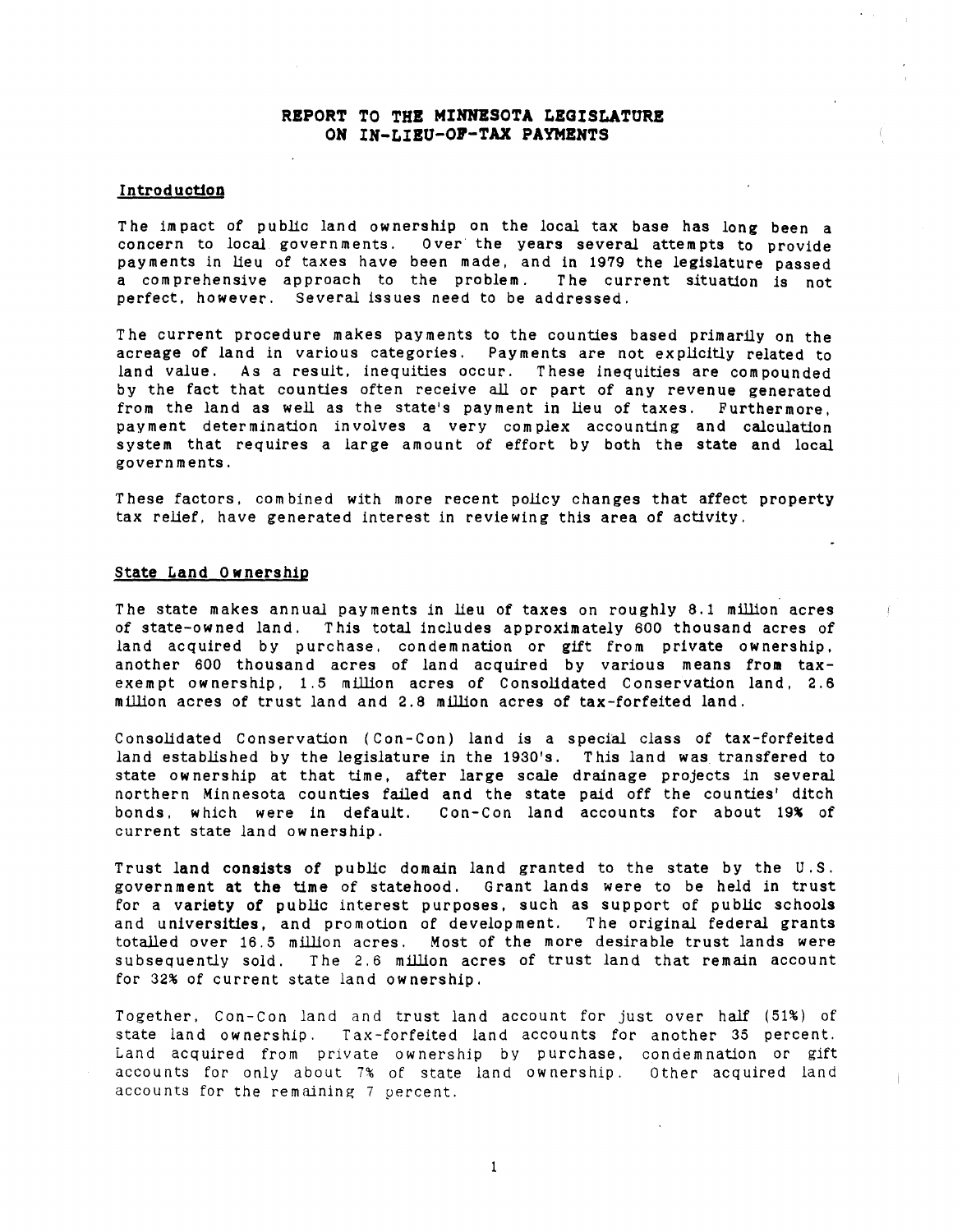Administrative responsibility for state-owned land is shared by the state and the counties. The state (through the DNR) manages approximately 5.3 million acres, or 65% of total state ownership. This includes acquired land, Con-Con land and trust land. By law, counties administer the 2.8 million acres of tax-forfeited land (the remaining 35% of total state ownership). They are responsible for managing this land and keep any revenue generated from it.

#### Payment History

From 1980 to the present, total in-lieu payments to counties have averaged over \$5.7 million. although the total has been over \$5.9 million in each of the last three years. Of this total annual cost. net in-lieu payments have com prised an average of nearly \$4.5 million. Net in-lieu payments equal gross payments calculated according to the prescribed formula. less other payments deducted as provided by statute. Deductions and other payments average nearly \$1.3 million. and were over \$1.4 million in FY1988. (See Appendix 1).

Funding sources for in-lieu payments in FY1988 were as follows:

| Source              | Amount<br>(1000) | Description                                   |
|---------------------|------------------|-----------------------------------------------|
| General Fund        | \$4,535          | Net in-lieu (MS477A.11)                       |
| Game & Fish Fund    | 670              | Pub. Hntg Grnds (MS97A.061)                   |
| Leases/timber sales | 732              | Revenue sharing (MS84A.51,<br>89.036, 272.68) |
| Total               | \$5,937          |                                               |

Of the \$5.9 million total payment in recent years, approximately \$3.8 million (64%) was for DNR-administered land. The remaining \$2.1 million of total payments (36%) was paid for county-administered tax-forfeit land. (See Appendix 2).

## Payment Determination

Determination of payments in lieu of taxes is currently governed by five separate statutes that prescribe general rates to be paid for different land classes, alternative rates for certain types of land, and special rates for some counties. The statutes are:

M.S. 477A.11-14 (In-lieu Payments Per Acre): Established amounts to be paid to counties per acre of state land in county, by type of land (\$3/acre acquired land. \$.75/acre county-administered tax-forfeit land and<br>\$.375/acre of other land, including trust land and Consolidated \$.375/acre of other land. including trust land and Consolidated Conservation land). Provides for deduction of other payments. described below. Prescribes allocation of payments within county.

M.S. 84A.51 (Con-Con Fund): Areas fund. for proceeds from management of state land in Con-Con areas. Apportions half (50%) of such proceeds back to counties and prescribes allocation of funds. Established Consolidated Conservation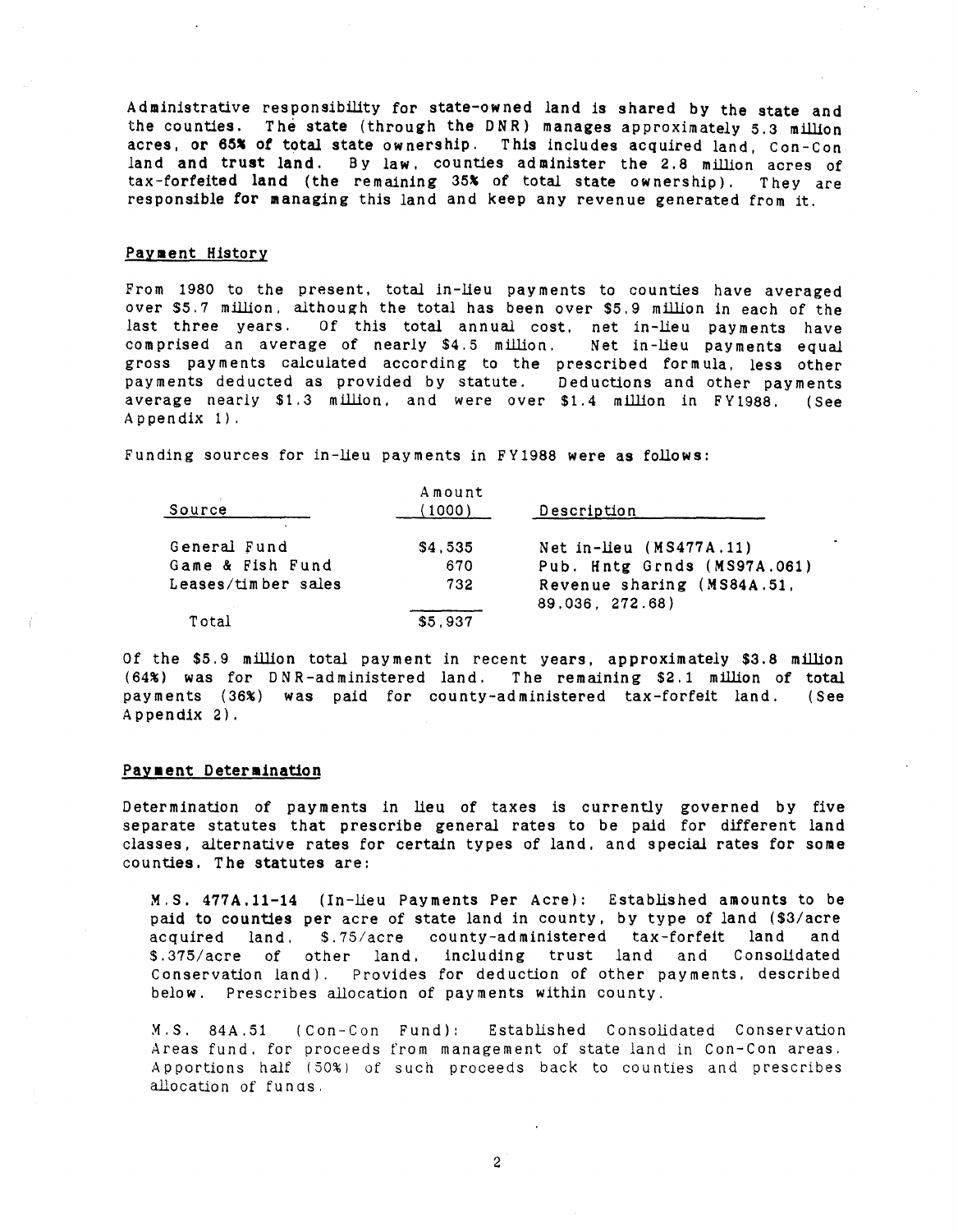M.S. 89.036 (State Forest Fund): Apportions half (50%) of state forest fund gross receipts to county. to be received and distributed by the county treasurer as if ordinary property tax revenue.

~.s. 97A.061 Subd. 1 (Public Hunting Grounds): Prescribes three alternate formulas for "Public Hunting" payments to counties, with payment to be based on the formula that Yields the largest amount, and directs county treasurer to distribute payment as ordinary property tax revenue. Subd. 3 (Goose Management Exception).

M.S. 272.68 Subd. 3 (Rent Receipts): Provides for 30% (or other percentages as provided by other laws) of rent receipts from acquired land to be paid to counties as property taxes.

This complicated set of statutes requires several calculations for each of the state's 87 counties. with additional special calculations in some cases. Payments made according to the above revenue sharing provisions are deducted from gross in-lieu payments calculated according to M.S. 477A. 80th 0 R and county staff are involved in these calculations.

Because of the complexity of the system, a considerable amount of staff time is required to determine in-lieu payments for each county. State and county staff must keep track of acreages for three categories of property. changing land values, certifications by counties, new acquisitions and purchase prices, and land exchanges. They must also track rental and timber sale income from acquired and Con-Con land by county. which involves hundreds of leases and timber sales annually.

Ironically, the administrative burden created by the extra calculations required for public hunting ground payments and revenue sharing results *in* no net gain for most counties. The reason for this is that except for Con-Con payments made according to M.S. 84A.51, these other payments are deducted from the gross in-lieu payments that the counties would otherwise receive.

Another problem with the payment calculation formulas is that per-acre pay ments often poorly reflect land values. The fixed per-acre payments of \$3 per acre of acquired land, \$.375 per acre of trust and Con-Con land and \$.75 per acre of tax-forfeit land can represent excessively high tax rates for low-value land and unfairly low tax rates for high-value land. as shown below:

|     |                      |              | Effective In-lieu Tax Rate, MV = |                      |                      |         |  |  |
|-----|----------------------|--------------|----------------------------------|----------------------|----------------------|---------|--|--|
|     | Land Type            | Pmt/Ac       | \$1.000/ac                       | \$500/a <sub>c</sub> | \$200/a <sub>c</sub> | \$50/ac |  |  |
|     |                      |              | $(* of MV)$                      |                      |                      |         |  |  |
| τø, | Acquired *           | \$3.00       | 0.30%                            | 0.60%                | $1.50*$              | 6.001   |  |  |
|     | Tax Forfeit #        | \$0.75       | 0.081                            | 0.15                 | 0.38                 | 1.50%   |  |  |
|     | Trust/Con-Con *      | \$0.38       | 0.04                             | 0.08                 | 0.19%                | 0.75    |  |  |
|     | Con-Con (with lease) |              |                                  |                      |                      |         |  |  |
|     | 3 8% of MV)          | $\star\star$ | $4.04*$                          | 4.08%                | 4.19%                | 4.75%   |  |  |

\*\* \$0.375 olus 50% of 'ease revenue, based on M.S. 477A.12 and 84A.5'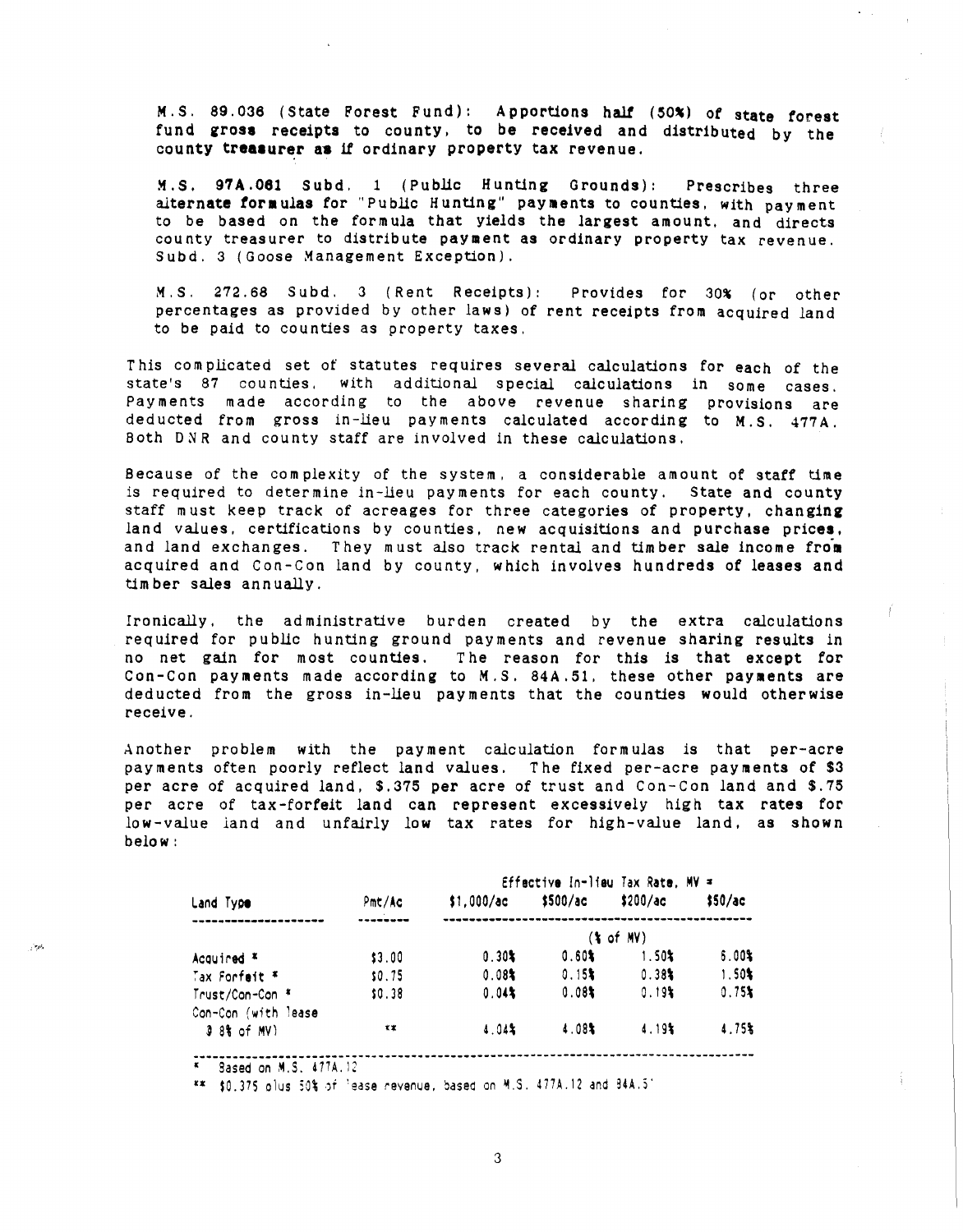Consequently, northern counties with large acreages of remote, low-value public land may enjoy comparatively higher effective in-lieu tax rates than do southern and western counties where public ownership consists largely of higher-value acquired agricultural land. Public hunting ground payments, usually at .75% *ot* land value, and revenue sharing provisions may partially offset this disparity in some southern counties. However, revenue sharing in northern counties, particularly Con-Con payments, tend to widen the in-lieu tax rate gap.

#### Payment Allocation

As prescribed by the statutes. the state makes in-lieu-of-tax and other payments directly to the counties. Allocation of these payments to local units of government within the counties varies according to the type of payment, and. like payment determination, involves equity concerns.

Nearly \$4.5 million. or over three-fourths (77%) of total annual in-lieu and other payments, *is* allocated according to the *provisions* of M.S. 477A.14, which divides payments between the county and organized townships within it. The county receives the majority of these funds, with the county share divided between *its* general fund for the purpose of property tax relief, and a resource development fund for management of county-administered land.

School districts receive none of these payments directly. However, they presumably benefit indirectly from property tax relief resulting from in-lieu income to the county's general fund.

Another 18% of total in-lieu and other payments to counties--roughly \$1.1 million--is allocated according to M.S. 89.036, 97A.061 Subd. 1, and 272.68 Subd. 3. Public hunting ground payments (for acquired wildlife land) account for most of these funds. As provided in the statutes, these funds are distributed by the county treasurer to local units of government in the same manner as ordinary property tax revenue. Thus, counties, townships and school districts each receive a share of these payments.

The remaining 5%--\$267 thousand in F Y1988--is divided between counties, school districts and townships according to M.S. 84A.51 Subd. 4. These payments consist of half of the revenue generated from Con-Con land and are made to the counties where the revenue is generated.

Overall, an estimated \$3.3 million--56% of total in-lieu payments--is allocated to county general funds for property tax relief. Another \$1.1 million (19%) is allocated to county resource development funds. Townships receive about 12%, or nearly \$750 thousand. School districts receive roughly 10% of total payments, or about \$600 thousand. (See Appendix 3).

One often heard complaint regarding in-lieu payment allocation, made by townships and school districts, *is* that too much of the money is allocated to county government and not enough to them. Their complaints are based on the fact that the existing allocation method distributes most of the in-lieu income over the entire county rather than in the townships and school districts where the public land is located and where the tax-base impacts are most keenly felt. Even where the statutes call for distribution of payments in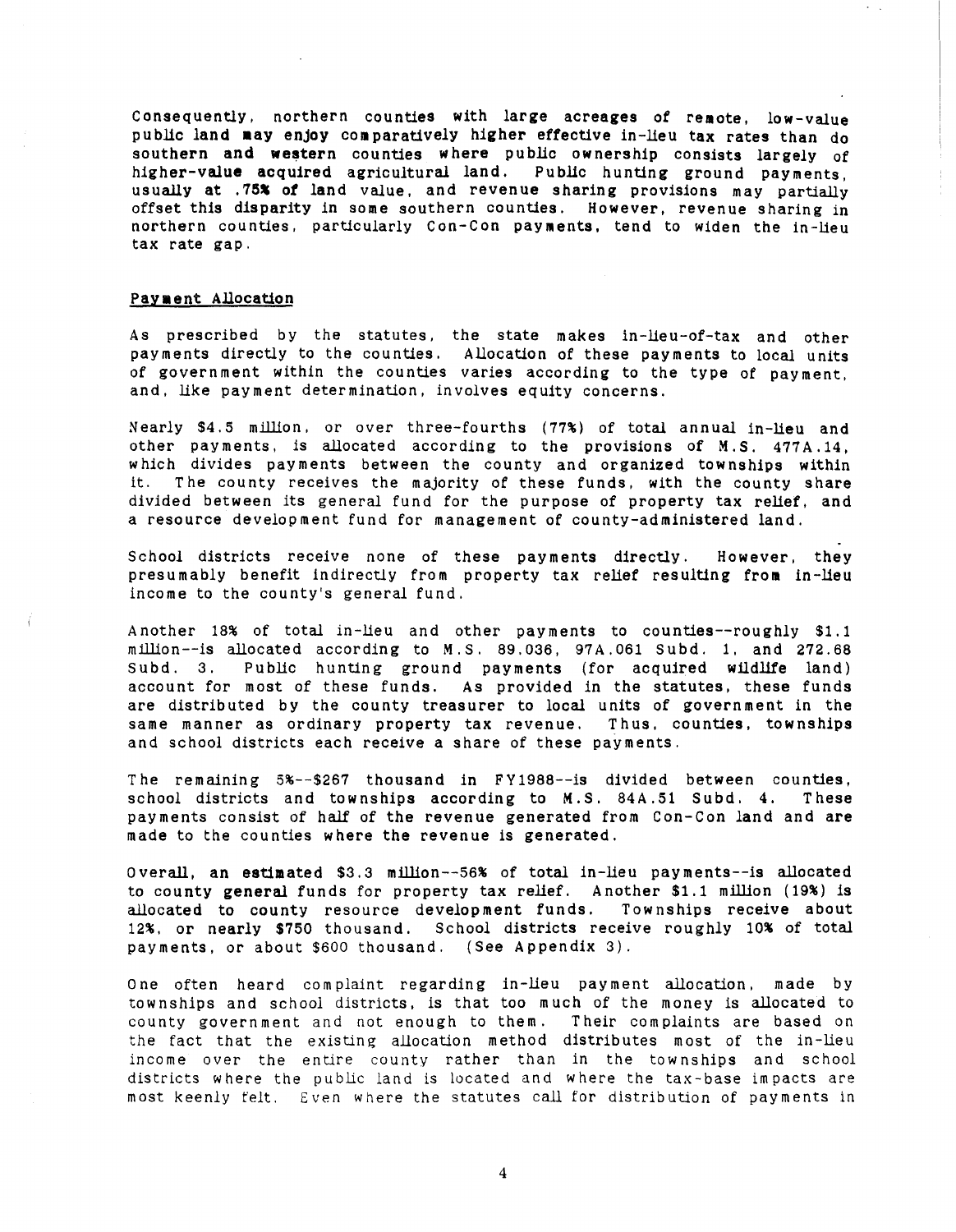the same manner as property tax revenue, townships and school districts often complain that the county treasurer fails to comply.

## Coordination With Other Local Aid Programs

. As of 1988. the in-lieu payment allocation formula is not explicitly coordinated with any other intergovernmental aid programs. Prior to 1988. however, the formula was at least partially coordinated. The portion of in-lieu payments allocated to county general funds for property tax relief (just over half of total payments) was treated as a deduction by the Department of Revenue in determining the counties' annual levy limits.

This deduction has been discontinued, effective with payments made in 1988, as part of the state's property tax reform efforts. However, new base levels established for the counties reflect 1987 (payable) levies net of the in-lieu deduction. Thus, the county general fund portion of in-lieu payments contin ues to be reflected in levy limits, although indirectly. In contrast. county resource development. township and school district allocations have been and continue to be independent of other aid programs.

The absence of explicit coordination with other intergovernmental aid programs means that *local* units of government are largely unaccountable for how they spend in-lieu payments--either to the state or to *local* taxpayers. This does not necessarily imply improper use of these funds. However, lack of accountability can lead to spending decisions by local governments that they would not make if they had to answer to local taxpayers.

## Incentives For Local Spending

In most Minnesota counties. state payments in lieu of taxes are relatively small compared to total local levies. They amounted to less than one percent of total levies in 74 of the state's 87 counties in 1987 (payable). Thus. in most counties, in-lieu payments do not create significant incentives for local spending.

However. in a few counties--those with large amounts of state-ow ned land--in-lieu pay ments represent an im portant source of funding for local government. (See Appendix 4. summarizing allocation of in-lieu payments in selected counties). In-lieu payments are a major source of revenue in these counties for the county general fund and for resource management on county-administered land. Since these revenues are not reflected in local mill rates, they do create incentives for local spending.

Such incentives are inevitable, although unintended results of the in-lieu program. The program was established in recognition of the fact that counties with a substantial public land base may be unable to raise sufficient revenue from local taxpayers to fund basic services and county land management programs. It was intended to address both of these concerns.

However, any time local government service costs are subsidized, users are prone to demand greater levels of service than they would if they had to pay more nearly the actual cost. Similarly. local government is prone to spend more than is necessary for adequate *levels* of service if funds are available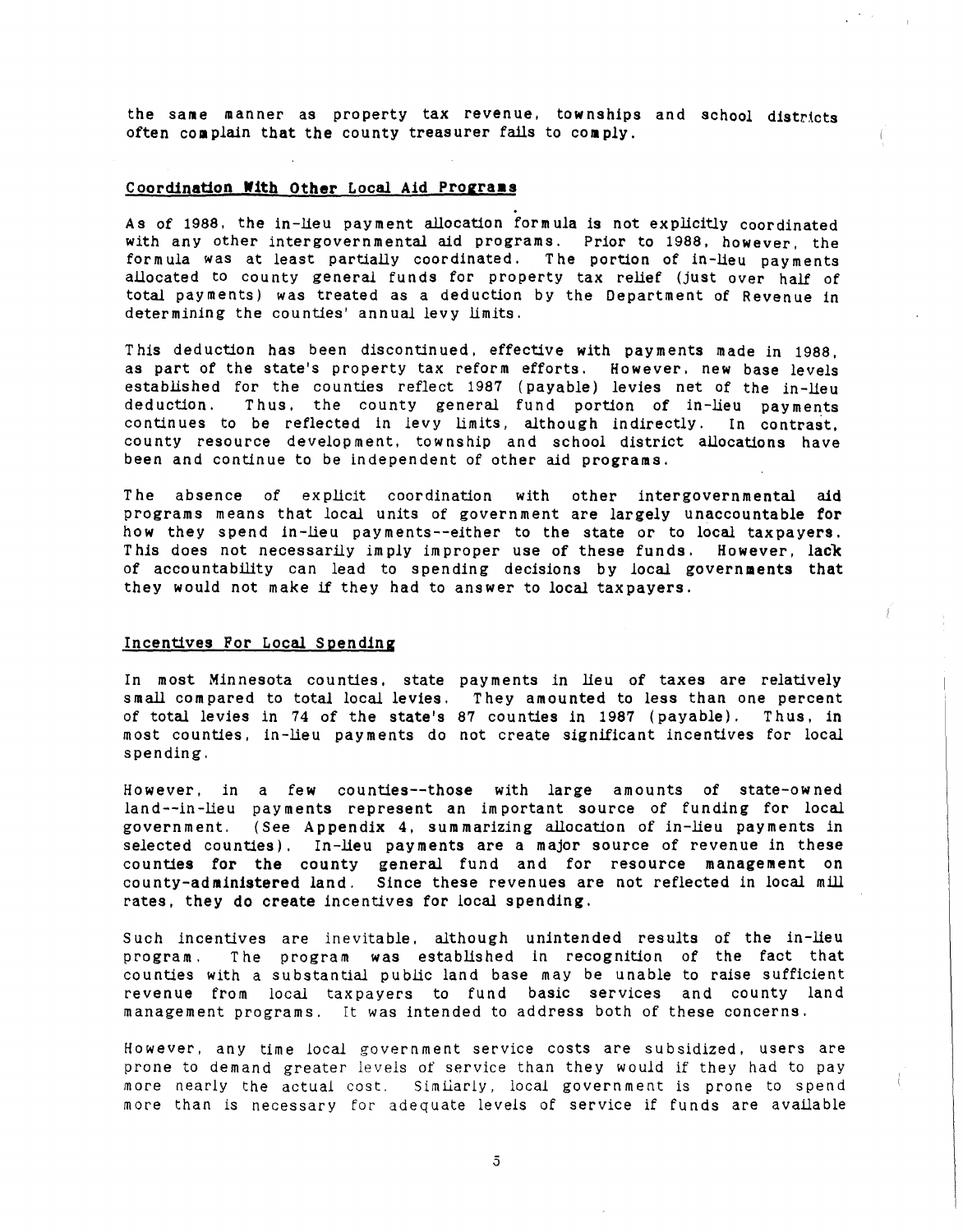from some source other than local taxpayers. One result is that local taxpayers may benefit from services that don't cost them as much as com parable services cost taxpayers in other counties.

# Changes in **Revenue** Raising/Spending Behavior

Sources in the Minnesota Department of Revenue and the State Auditor's Office were contacted to obtain information regarding revenue raising and spending behavior by local governments. They indicated that the total amounts involved with in-lieu payments are too small to detect statistically significant effects on such behavior at a statewide level.

However, because in-lieu payments are concentrated in a relatively small number of counties where they constitute an important funding source, a county-by-county evaluation may reveal significant effects. Unfortunately, historical data at the county level is not readily available for such analysis. and it therefore was not feasible for this report.

#### In-Lieu Payments in Other States

A survey of nine other states showed that although all but one make some sort of payment in lieu of taxes (Kentucky is the exception), none have as com plicated a set of calculations to make as Minnesota's. Three of the nine surveyed states (Iowa. South Dakota. Wyoming) simply pay at local rates assessed against private land. Three other states (0 hio, Pennsylvania, Utah) make fixed payments per acre--Pennsylvania and Utah using flat per-acre rates of \$.60 and \$.50. respectively, and Ohio using a rate of 1% of purchase price with no adjustments for future land value changes. (See Appendix 5).

Michigan distinguishes between purchased land, on which it pays local private rates. and gift or tax-forfeit land, on which it pays a fixed rate of \$2.00 per acre. Idaho returns fine monies from game and fish violations to the counties based on the amount of state land in each county.

Information on how other states coordinate in-lieu payments with other intergovernmental aid programs is not readily available. However. contacts with a few states (Michigan, 0 hio and South Dakota) indicated that their in-lieu payments are not explicitly coordinated with other aid programs. Like Minnesota. Michigan often receives complaints from townships and school districts about the counties' distribution of in-lieu funds (Michigan allocates 40% of in-lieu payments to the county general fund. 40% to the township general fund and 20% to school district operating funds).

## **Recommendations**

1. The issue of tax equity needs to be studied in greater detail. Under current law, when high-value land such as water access sites are acqUired by the state from private ownership. significant reductions in tax revenue to local units of government are likely to occur. At the same time. current law provides for payments on low-value wetlands and forestlands that may be greater than the taxes on similar private lands.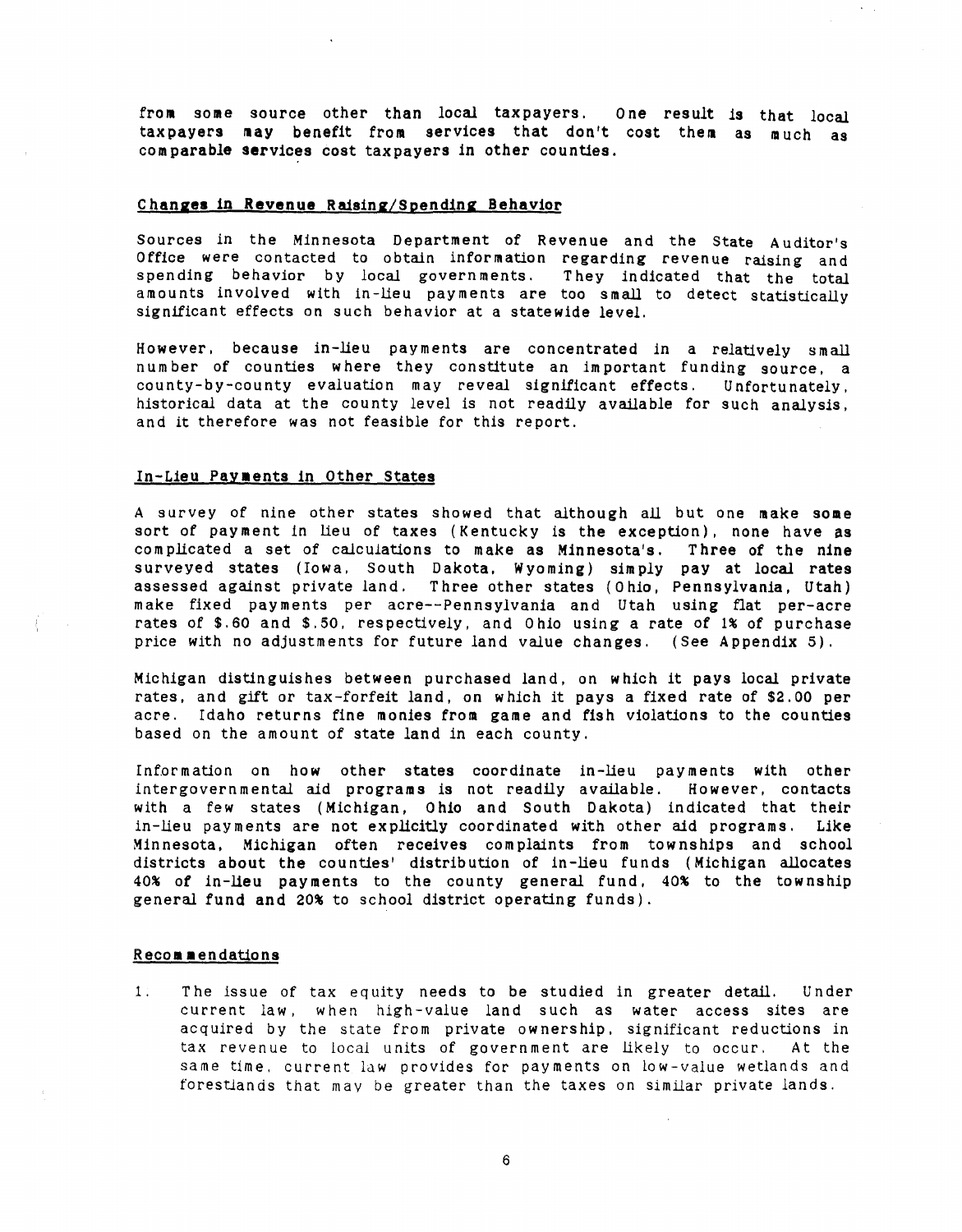This issue should be studied by a group that includes the DNR, the Department of Revenue, and representatives from county and other local units of government, in order to examine the current situation and recommend specific solutions to the problem.

- 2. Current laws requiring calculation of various payments that are subsequently deducted from gross in-lieu amounts, and therefore do not increase total in-lieu payments to counties, create needless administrative workload and expense. To eliminate these unnecessary costs, the pertinent provisions of M.S. 89.036, M.S. 97A.061 and M.S. 272.68 Subd. 3 should be repealed.
- 3. The portion of in-lieu pay ments currently allocated for natural resource development and management on county-administered taX-forfeited land has provided significant benefits to the counties. In recent years the legislature has also appropriated grants to the counties for the same purpose. Perhaps it *is* appropriate to examine the opportunity for a more unified approach to supporting resource management on tax-forfeited land.
	- Toward that end, the Department recommends that a study be done by a group with appropriate representation to examine this issue and make recom mendations to the legislature for action. The objective of this study should be to determine the appropriate level of support for resource management and to evaluate the opportunity to swith from the current method of in-lieu payments to a more uniform and integrated approach to local govern ment aid.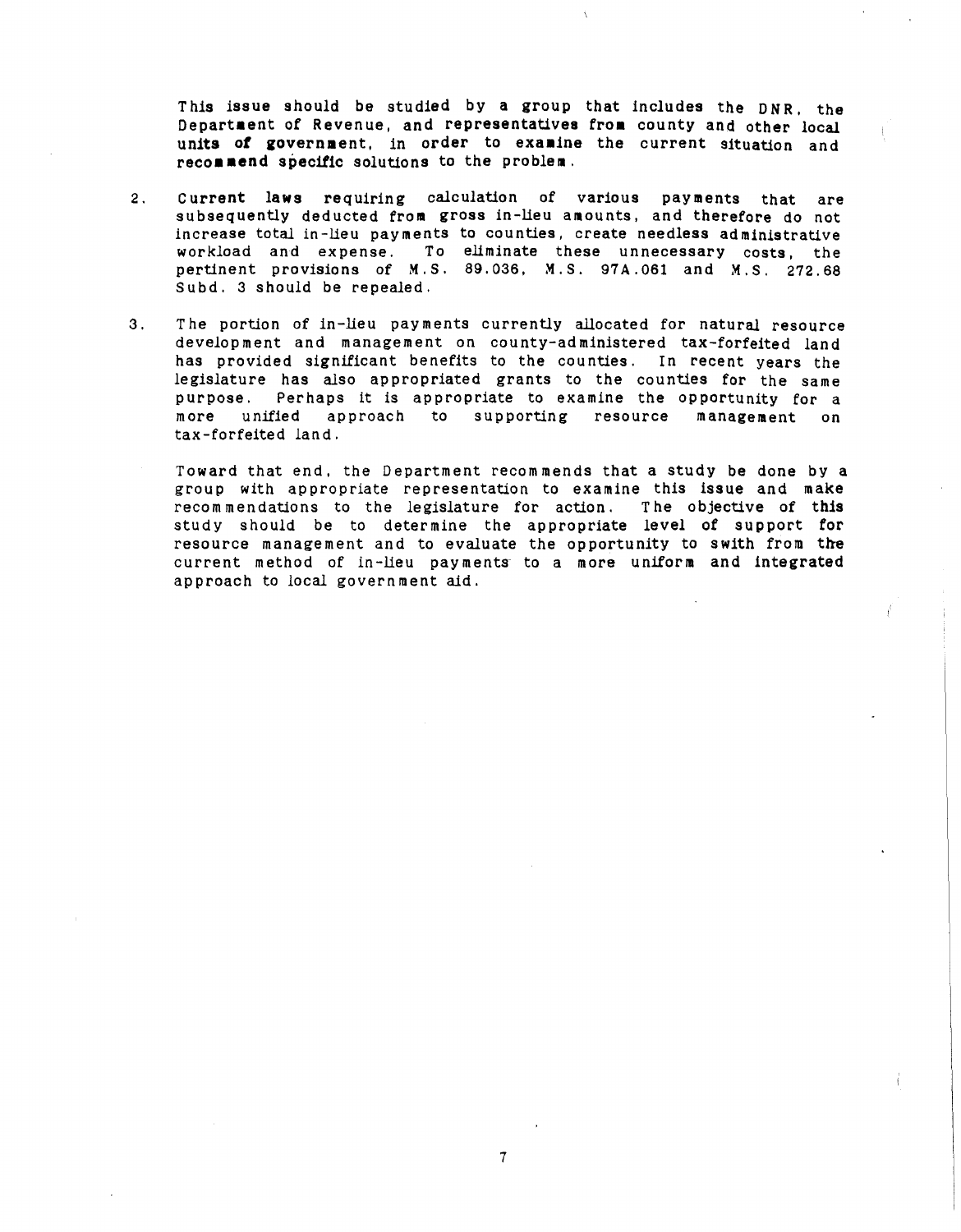ONR IN-LIEU PAYMENT HISTORY (Dollars in Thousands)

| Payable | Net<br>in-lieu | Other      | Total   |
|---------|----------------|------------|---------|
| Ξγ      | Payment*       | Payments** | Payment |
| 1980    | 4.900.9        | 645.0      | 5.545.9 |
| 1981    | 4.702.3        | 349.4      | 5.552.2 |
| 1982    | $4 \cdot 34.3$ | 1.396.0    | 5.530.8 |
| 1983    | 4.284.6        | 1.348.8    | 5.633.4 |
| 1984    | 4.278.7        | 1.367.0    | 5.645.7 |
| 1985    | 4.356.5        | : .515.9   | 5.872.4 |
| 1986    | 4.453.         | 1.491.4    | 5.944.5 |
| 1987    | 4.544.5        | 1.362.1    | 5.906.6 |
| 1988    | 4.535.3        | 1.401.9    | 5.937.2 |

- \* Gross payments calculated according to M.S. 477A.11-14 less deductible payments made under other statutes.
- \*\* Includes payments made under provisions of M.S. 84A.51, 89.036, 97.49 and 272.58 as well as other adjustments.



# **DNR In-Lieu Payments**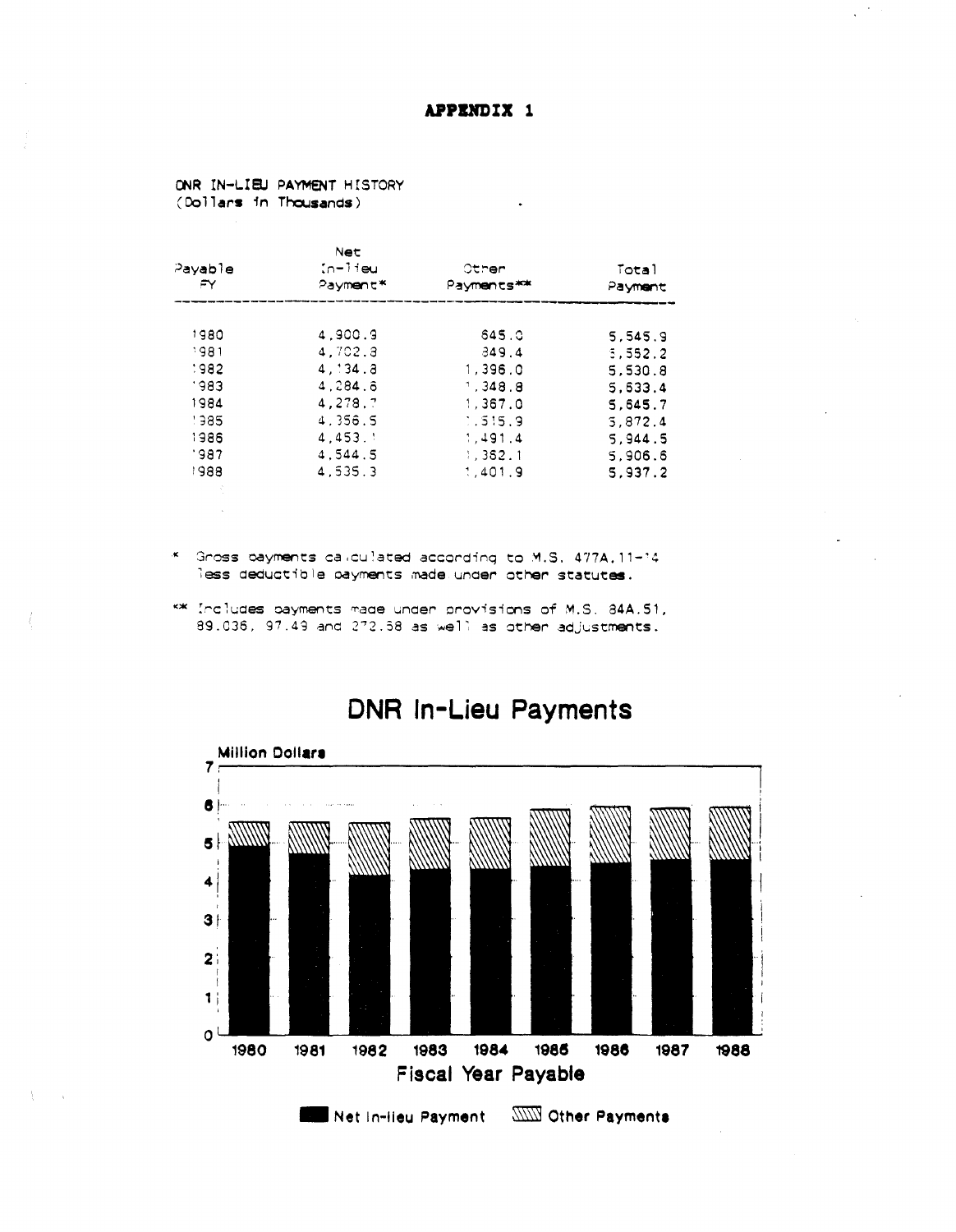# APPENDIX 2



# Payments on DNR vs County Land

Makeup of Other Payments

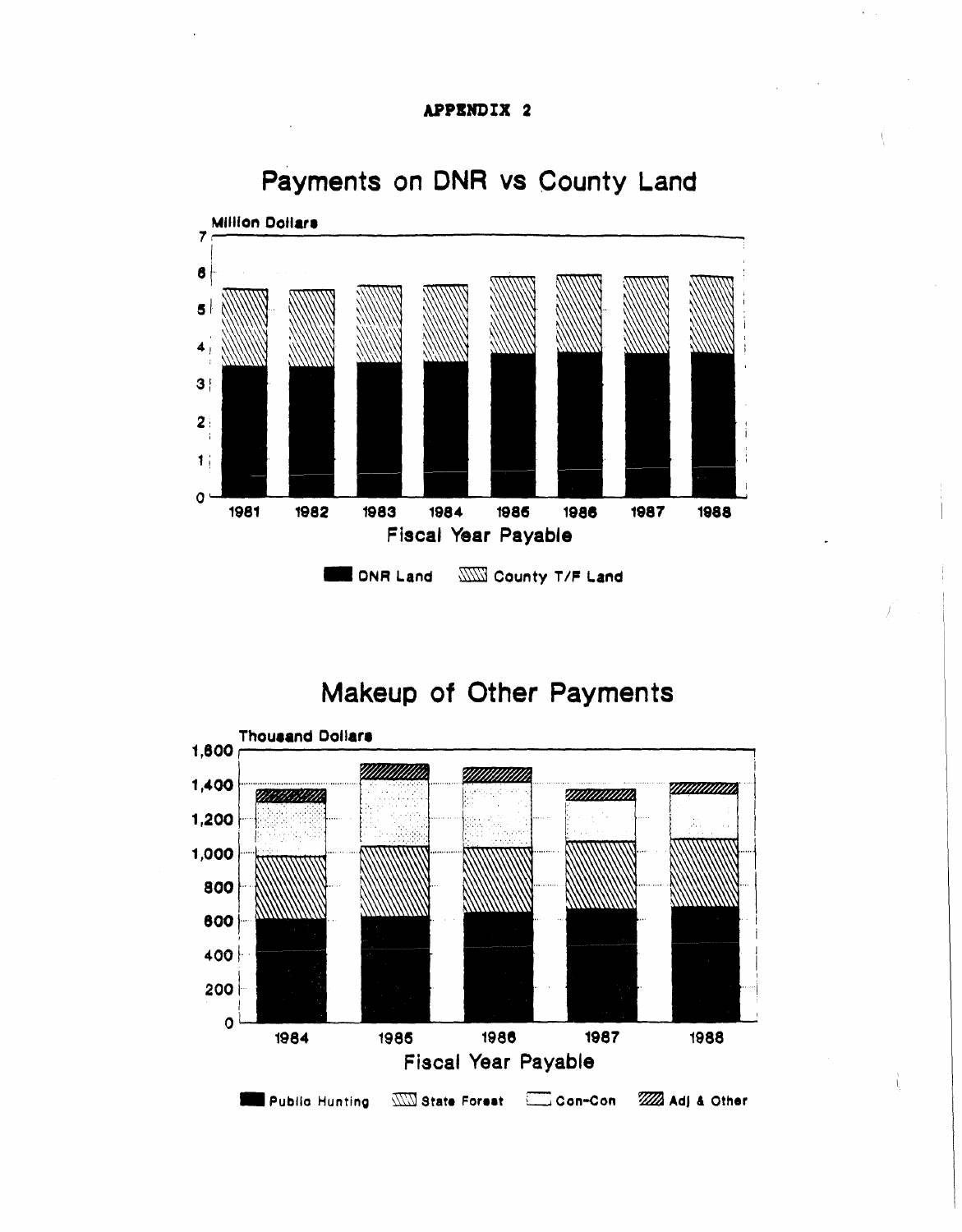APPENDIX 3

| Pavable<br>FY | County<br>General<br>Fund | County<br>Resource<br>Dev't | Township | School<br>District | Other |  |
|---------------|---------------------------|-----------------------------|----------|--------------------|-------|--|
|               |                           |                             |          |                    |       |  |
| 1984          | 3.050.6                   | 1.137.7                     | 718.4    | 558.0              | 181.0 |  |
| 1985          | 3.161.7                   | 1, 162.1                    | 736.4    | 617.5              | 194.8 |  |
| 1986          | 3.252.1                   | 1.150.1                     | 732.7    | 607.7              | 192.0 |  |
| 1987          | 3.314.9                   | 1.118.2                     | 731.6    | 564.2              | 177.7 |  |
| 1988          | 3.311.5                   | 1.126.3                     | 737.7    | 579.4              | 182.3 |  |

ALLOCATION OF IN-LIEU PAYMENTS

# Allocation of In-Lieu Payments

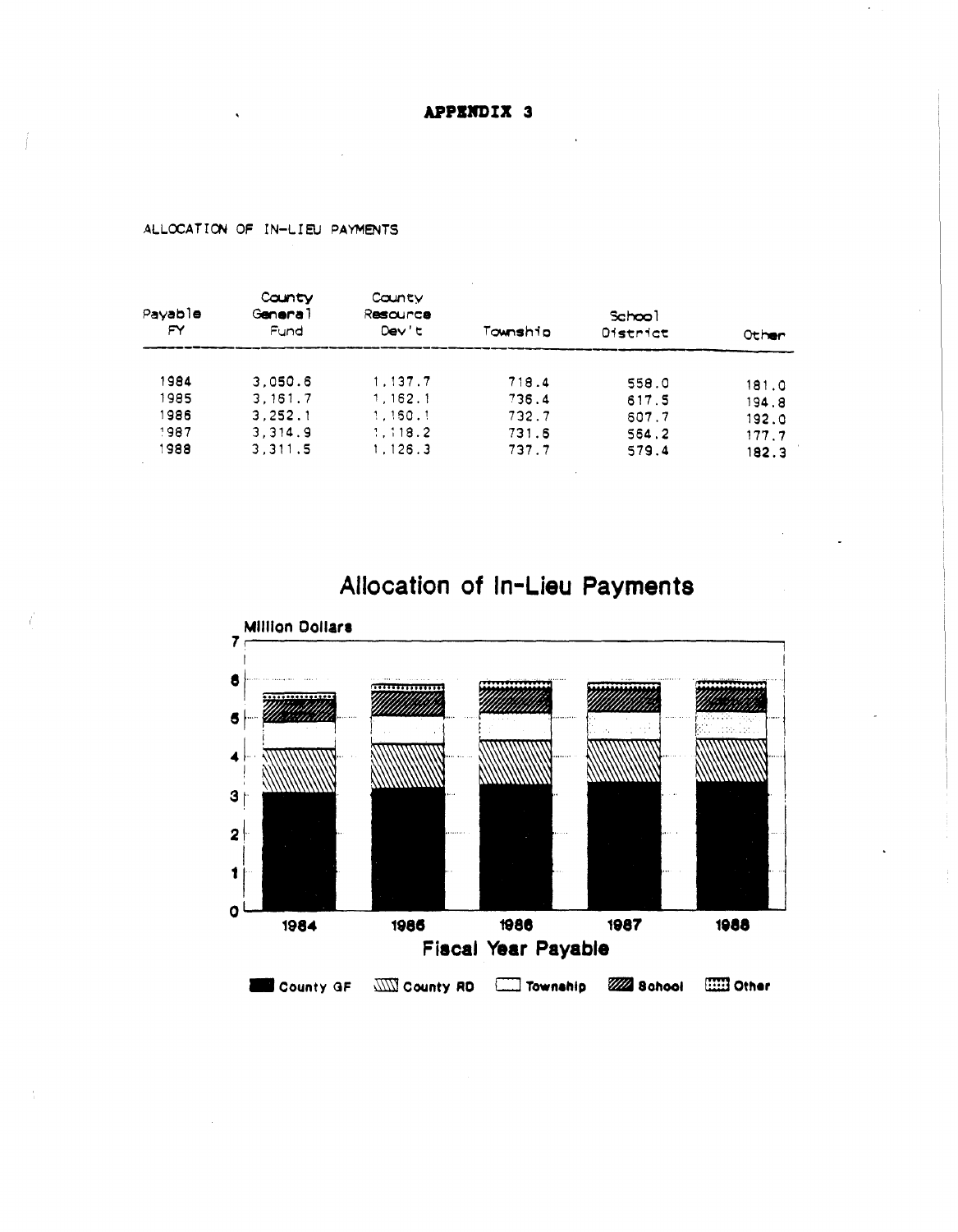$\ddot{\phantom{0}}$ 

Ť

|                 | County<br>General | County<br>Resource |          | School   |            |                |
|-----------------|-------------------|--------------------|----------|----------|------------|----------------|
| County          | Fund              | $0$ ev't           | Township | District | Other      | Total          |
| Aitkin          | 221.3             | 101.9              | 34.2     | 27.6     |            |                |
| <b>Becker</b>   | 60.5              | 28.4               | 12.4     | 11.8     | 0.5        | 385.5          |
| <b>Seltrami</b> | 242.3             | 72.2               | 45.8     | 23.5     | 3.0<br>0.1 | 116.1          |
| Cass            | 140.0             | 95.2               | 23.8     | 18.8     | $\sqrt{3}$ | 383.9<br>282.6 |
| Clearwater      | 92.7              | 34.7               | 9.6      | 2.7      | 0.7        | 140.3          |
| Cook            | 49.2              | 2.4                | 10.6     | 0.0      | 0.0        | 62.3           |
| Hubbard         | 111.1             | 51.2               | 32.2     | 39.1     | 10.0       | 243.7          |
| Itasca          | 229.3             | 106.8              | 33.9     | 13.0     | 3.3        | 386.3          |
| Kittson         | 52.4              | 0.1                | 13.1     | 9.4      | 2.4        | 11.1           |
| Koochiching     | 436.8             | 125.0              | 89.1     | 33.8     | 2.4        | 687.1          |
| Lake            | 133.8             | 55.8               | 16.0     | 0.3      | 2.2        | 208.1          |
| Lake of Woods   | 133.8             | 0.2                | 33.3     | 0.3      | 0.1        | 167.7          |
| Mahnomen        | 13.6              | 2.3                | 6.7      | 7.1      | 1.8        | 31.5           |
| Marshall        | 62.6              | 0.4                | 16.2     | 9.0      | 2.2        | 90.3           |
| Pine            | 90.2              | 17.5               | 24.3     | 15.5     | 4.0        | 151.5          |
| Roseau          | 108.4             | 20.9               | 26.2     | 28.6     | 1.2        | 185.4          |
| St. Louis       | 543.9             | 328.1              | 50.6     | 8.2      | 2.1        | 933.0          |
| Total           | 2,721.9           | 1,043.1            | 478.2    | 248.5    | 41.0       | 4,532.8        |

# ALLOCATION OF IN-LIEU PAYMENTS: SELECTED COUNTIES (FY1987 PAYABLE)

# IN-LIEU ALLOCATIONS AS PERCENT OF TOTAL LEVY: SELECTED COUNTIES (FY1987 PAYABLE)

|                 | t of<br>County | t of<br>City/Twp | t of<br>School | $\frac{1}{2}$ of<br>Total |  |
|-----------------|----------------|------------------|----------------|---------------------------|--|
| County          | Lavy           | Lovy             | Levy           | Levy                      |  |
| Aitkin          | 8.1%           | 2.85             | 0.6%           | 3.84                      |  |
| <b>Becker</b>   | 1.71           | 0.5%             | 0.1            | 0.71                      |  |
| <b>Beltrami</b> | 5.71           | $2.0*$           | 0.3%           | 2.5%                      |  |
| Cass            | 3.81           | 1.11             | 0.2            | 1.81                      |  |
| Clearwater      | $6.0*$         | 2.11             | 0.11           | 2.84                      |  |
| Cook            | 2.6%           | 3.01             | 0.01           | 1.7                       |  |
| Hubbard         | 4.3%           | $3.0*$           | 0.7%           | 2.44                      |  |
| itasca          | $2.4*$         | 0.6%             | 0.1            | 1.1                       |  |
| Kittson         | 2.51           | 1.4%             | 0.3%           | 1.1                       |  |
| Koochiching     | 22.0           | 4.6%             | $1.2*$         | 9.1                       |  |
| Lake            | 5.7            | $1.3*$           | 0.01           | 3.34                      |  |
| Lake of Woods   | 12.3%          | 9.61             | $0.0*$         | 6.85                      |  |
| Mahnomen        | 1.2%           | 1.45             | 0.45           | 0.95                      |  |
| Marshall        | 2.01           | 1.4              | 0.2            | 0.9                       |  |
| Pine            | 2.34           | 1.6%             | 0.3%           | 1.21                      |  |
| Roseau          | 7.0            | $2.8*$           | 0.6%           | 2.51                      |  |
| St. Louis       | $1.6*$         | 0.24             | $0.0$ \$       | 0.7                       |  |
| Total           | 3.24           | 0.81             | 0.24           | $1.5$ \$                  |  |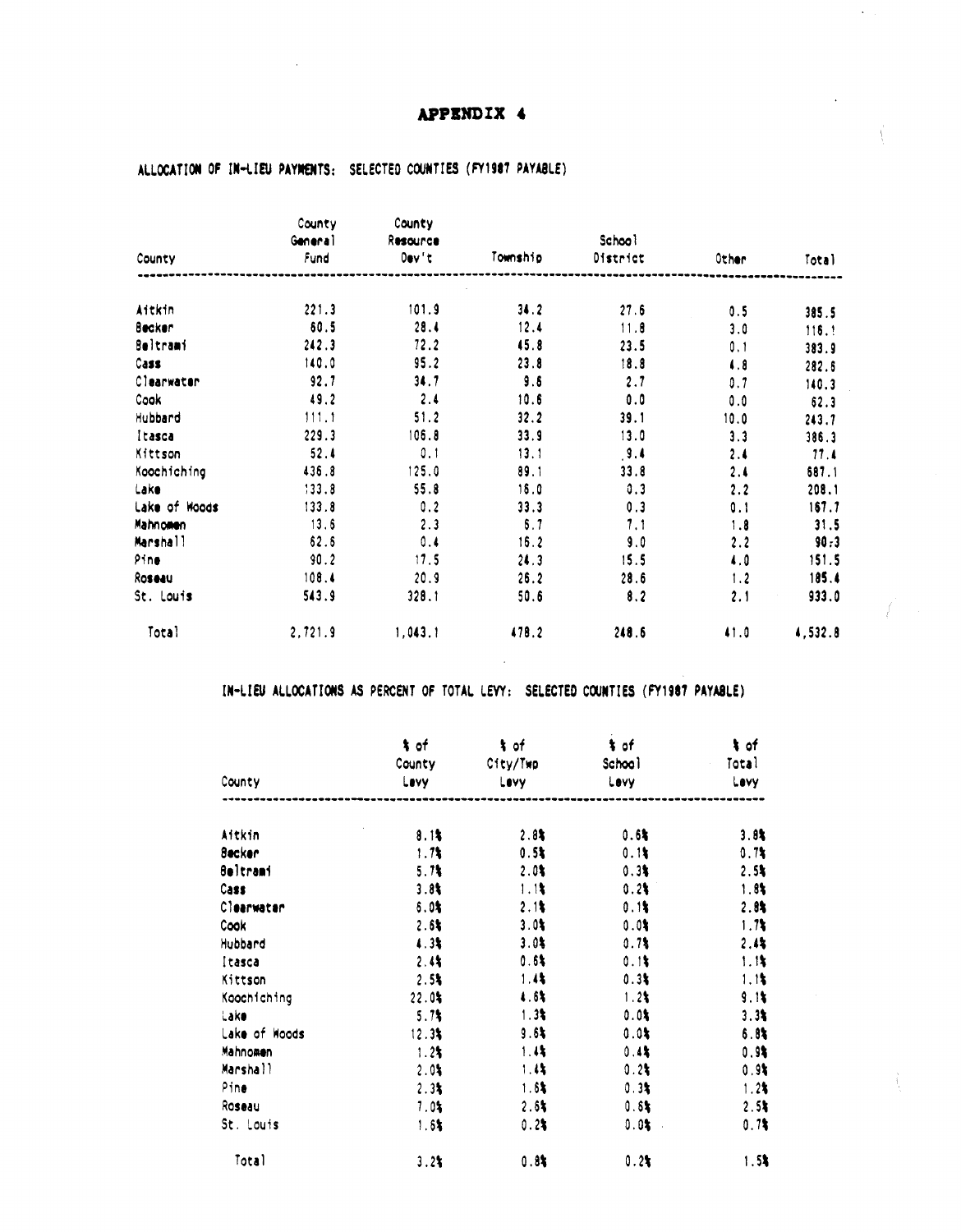## **APPIJn)IX 5**

 $\hat{\mathcal{A}}$ 

 $\sim t$ 

# IN-LIEU-OP-TAX PAYMENTS IN SELECTED STATES SURVEY RESULTS

| <b>State</b> | Method of Payment                                                                                                                                                                                                |
|--------------|------------------------------------------------------------------------------------------------------------------------------------------------------------------------------------------------------------------|
|              |                                                                                                                                                                                                                  |
| Idaho        | Fine monies from fish & game violations are distributed<br>to counties for school district use based on amount of<br>state land in county.                                                                       |
| <b>Towa</b>  | Payments made at local private rates as funding is<br>available. Currently pay \$60,000 per year.                                                                                                                |
| Kentucky     | No payments.                                                                                                                                                                                                     |
| Michigan     | Payment made at \$2.00 per acre of tax-forfeit land and<br>gift land; payment at regular private ad valorem rates<br>for purchased land.                                                                         |
| Ohio         | Payment made on purchased land at 1 percent of purchase<br>price. Fixed payment (i.e., no adjustment for changing<br>land values). Monies paid to counties for use by<br>school districts where land is located. |
| Pennsylvania | Pays flat rate of \$0.60 per acre of state land, divided<br>equally among county, township and school district.                                                                                                  |
| South Dakota | State land classed as "public shooting range" taxed as<br>private land. No payment on other state land.                                                                                                          |
| Utah         | Payment made at \$0.50 per acre of land removed from<br>$\Gamma$<br>private ownership.                                                                                                                           |
| Wyoming      | State pays taxes at same rate as private landowners.                                                                                                                                                             |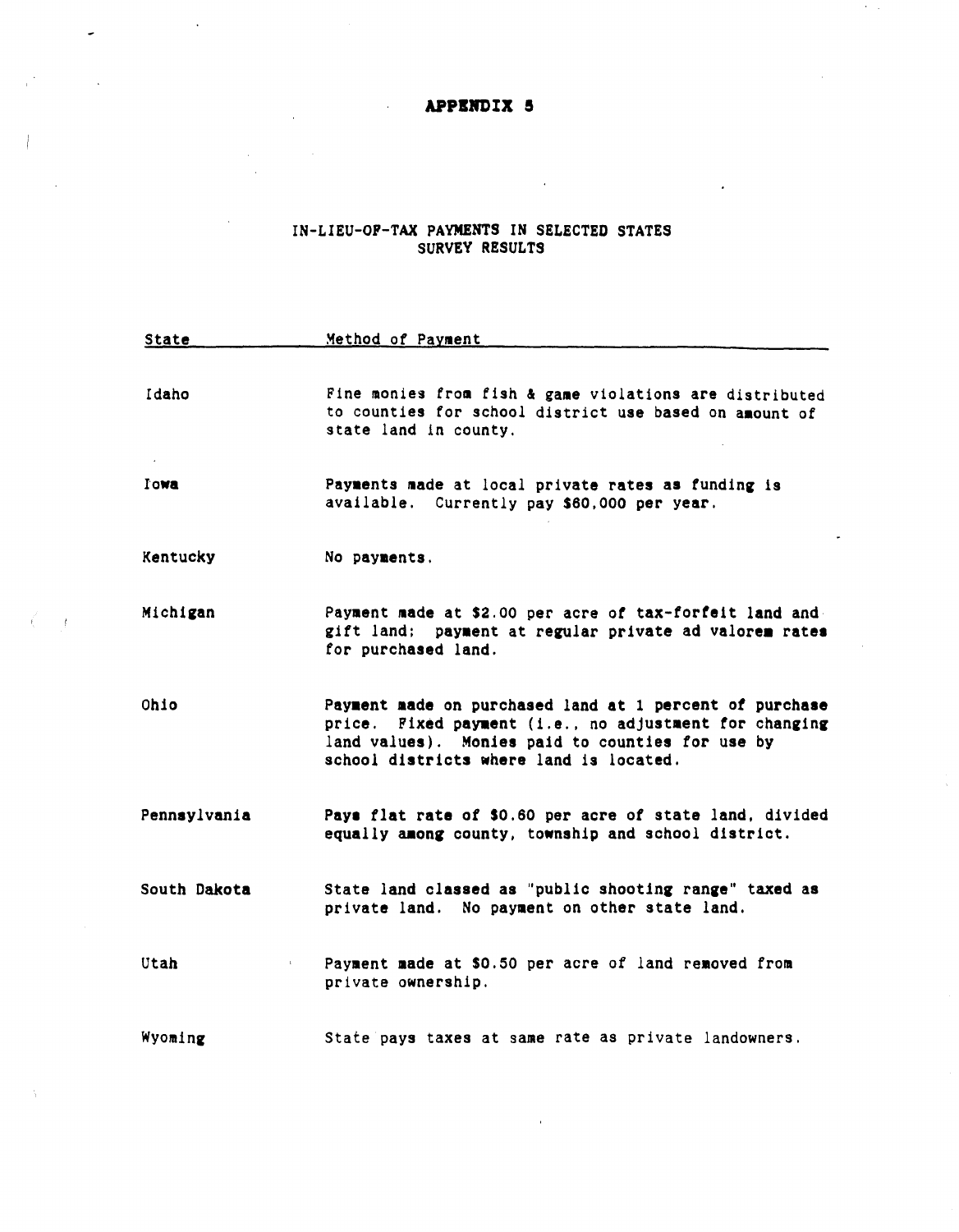|                                       | <b>ACRES</b>    | PATMENT             | ACRES                   | PATHENT                     | ACRES                | PAYMENT      |         |                                  |           | GROSS NS 84A.51 NS 89.036 NS 97A.061 NS 272.68 |                             | <b>GROSS</b> | <b>ADJUST</b>       | $M - LIEU$                                                 |
|---------------------------------------|-----------------|---------------------|-------------------------|-----------------------------|----------------------|--------------|---------|----------------------------------|-----------|------------------------------------------------|-----------------------------|--------------|---------------------|------------------------------------------------------------|
| <b>COUNTY</b>                         | <b>ACQUIRED</b> | \$3/ACRE            | <b>OTHER</b>            | 1.315/ACRE                  | FORFEIT              | 1.15/ATE     |         | <b>PATRENT CON CON ST FOREST</b> |           | <b>NUNT GRDS</b>                               | 10/30                       | DEDUCTS      | NEMTS               | PAYMENTS                                                   |
| AITCH                                 | 6,121           | 11,363              | 385,536                 | 144,576                     | 222,114              | 166,506      |         | 329,525 (52,702)                 |           | (4,366)                                        |                             | (57, 110)    | 52,182              | \$325,159                                                  |
| <b>ANOKA</b>                          | 15, 112         | 47,136              | 1,313                   | $\bullet$                   | 354                  | 266          | 11,334  |                                  |           | (25, 973)                                      |                             | (25, 323)    |                     | ${121, 921}$                                               |
| <b>MECKER</b>                         | 14,573          | 43,715              | 41,759                  | 15,668                      | 75,698               | 56,768       | 116,147 |                                  | (30, 091) | (6,521)                                        |                             | (16, 612)    |                     | \$19,536                                                   |
| <b>BELTRANT</b>                       | 7,101           | 6,009               | 561,819                 | 210,679                     | 116,011              | 110,100      |         | 326, 196 (55, 055)               | (2,190)   | (1, 111)                                       |                             | (59, 163)    | 55,055              | ${122, 300}$                                               |
| <b>BENTON</b>                         | 1,017           | 3,851               | 120                     | $\sqrt{2}$                  |                      |              | 3,896   |                                  |           | (2, 616)                                       |                             | (2, 616)     |                     | 1111                                                       |
|                                       |                 | 41,373              | 3,511                   | 1,341                       |                      |              | 12,111  |                                  |           | (10, 115)                                      |                             | (10, 119)    |                     | \$2,535                                                    |
| <b>BIG STONE</b><br><b>BLUE EARTH</b> | 3,791           | 1,973               | $\mathbf{H}$            | $\sqrt{15}$                 |                      |              | 1,981   |                                  |           | (13, 155)                                      | (115)                       | (13, 500)    |                     | $\ddot{\phantom{1}}$                                       |
| <b>BROVN</b>                          | 2,991           | 1,164               | 112                     | 65                          | 11                   |              | 1,011   |                                  |           | (3,115)                                        |                             | (3,115)      |                     | ${1, 111}$                                                 |
| <b>CARLTON</b>                        | 2,588           | 15,130              | 78,868                  | 26,576                      | 12,519               | 54,434       | 36,448  |                                  | (18, 541) | (11)                                           |                             | (18, 564)    |                     | ${11,111}$                                                 |
| <b>CARVER</b>                         | 5,166<br>1,036  | 3,102               | J                       | -3                          | 14                   | 11           | 1,116   |                                  | (243)     | (1,000)                                        | (1)                         | (2, 11)      |                     | 1363                                                       |
| <b>CASS</b>                           |                 | 24,581              | 180,861                 | 67,523                      | 254,262              | 190,697      | 202,901 |                                  | (20, 215) | (6, 211)                                       | $\{2\}$                     | (31, 1)      |                     | 1241, 167                                                  |
| <b>CHIPPEUA</b>                       | 1, 222<br>5,612 | 16,016              | 3,889                   | 1,458                       | 310                  | $\mathbf{v}$ | 10,527  |                                  |           |                                                |                             |              | (1,514)             | ${10, 141}$                                                |
|                                       |                 | 11,195              | 987                     | $\mathbf{m}$                | 261                  | 196          | 45,885  |                                  |           | (44, 015)                                      |                             |              | (14, 016) (10, 208) | $\ddot{\phantom{1}}$                                       |
| <b>CHISAGO</b>                        | 14,833          | 17,025              | 111                     | 334                         | $\bullet$            | n            | 11,115  |                                  |           | (2, 055)                                       |                             | (2, 155)     |                     | \$14,564                                                   |
| <b>CLAY</b><br>CLEARVATER             | 5,675<br>19,130 | 51,414              | 36,020                  | 13,500                      | 32,486               | 69,300       | 140,222 |                                  | (5, 107)  | (1, 913)                                       |                             | (7, 00)      |                     | ${133,112}$                                                |
| <b>COOK</b>                           | 2, 913          | 1,739               | 130,008                 | 48,753                      | 6,261                | 1,788        | 62,192  |                                  | (101)     | $\bullet$                                      |                             | (101)        |                     | 102,005                                                    |
| COTTONWOOD                            | 4,797           | 14,391              | - 88                    | 384                         | 35                   | 26           | 14, 721 |                                  |           | (11, 111)                                      |                             | (11, 111)    |                     | ${1,511}$                                                  |
| <b>CROA AINE</b>                      | 3,375           | 10,125              | 26,419                  | 1,107                       | 101,302              | 15,911       | 38,009  |                                  | (11)      | (1, 0)                                         |                             | (1, 220)     |                     | ${11, 110}$                                                |
| <b>OAKOTA</b>                         | 1,017           | 11,511              | 311                     | 111                         | 51                   | 43           | 11,695  |                                  |           | (5, 028)                                       |                             | (5, 020)     |                     | ${1,61}$                                                   |
| <b>DODGE</b>                          | 269             | $\ddot{\mathbf{u}}$ | 31                      | 11                          |                      |              | 121     |                                  |           | (120)                                          |                             | (120)        |                     | $ 101\rangle$                                              |
| DOUGLAS                               | 5,101           | 16,221              | 317                     | 130                         |                      |              | 16,351  |                                  |           | (1, 302)                                       |                             | (1, 302)     |                     | \$9,019                                                    |
| FARIBAULT                             | 2,192           | 6,516               | $\mathbf{u}$            | $\mathbf{u}$                | 8                    |              | 1,111   |                                  |           | (3, 10)                                        |                             | (1, 100)     |                     | ${1, 710}$                                                 |
| FILLNORE                              | 11,362          | 34,006              | 494                     | 185                         | П                    | 61           | 34,332  |                                  | (10,351)  | (2,361)                                        | (51)                        | (20, 225)    |                     | ${13,557}$                                                 |
| FREEBORN                              | 2,102           | 6,386               | 151                     | $\boldsymbol{\mathsf{S}}$   | ß                    | ı            | 6,363   |                                  |           | (5, 010)                                       |                             | (5, 0)       |                     | $\mu$                                                      |
| COODHUE                               | 1,197           | 21,591              | $\bullet$               | 157                         | 19                   | 14           | 21,162  |                                  | (12, 152) | (1,351)                                        |                             | (13, 509)    |                     | ${1,25}$                                                   |
| <b>SRANT</b>                          | 3,514           | 18,542              | 54                      | $\mathbf{u}$                | 10                   |              | 10,570  |                                  |           | (6, 261)                                       |                             | (6, 241)     |                     | 1,325                                                      |
| HENNEPIN                              | 714             | 2,142               | $\bullet\bullet\bullet$ | 188                         | 14                   | 56           | 2,370   |                                  |           | (1, 522)                                       | (59)                        | (1, 501)     |                     | 11                                                         |
| <b>HOUSTOM</b>                        | 11,925          | 35,775              | 1,119                   | $\sqrt{20}$                 | 236                  | 111          | 38,372  |                                  | (14, 581) |                                                | (21)                        | (11, 602)    |                     | 121, 220                                                   |
| HUSBARD                               | 11,161          | 123,113             | 47,264                  | 11,124                      | 136,514              | 102,386      | 243,593 |                                  | (12, 519) | (1,111)                                        | (21)                        | (91,351)     |                     | \$152,236                                                  |
| <b>ISANTI</b>                         | 1,005           | 5,555               | 2,097                   | $\overline{\mathbf{u}}$     | 230                  | $\mathbf{m}$ | 5,516   |                                  |           | (1, 575)                                       |                             | (4, 515)     |                     | ${1,01}$                                                   |
| <b>ITASCA</b>                         | 20,256          | 10,790              | 299,697                 | 112,386                     | 284,848              | 213,636      | 386,820 |                                  | (34, 153) | (353)                                          | $\left( \mathbf{I} \right)$ | (15, 225)    |                     | \$351,595                                                  |
| JACKSON                               | 3,111           | 9,447               | c                       | 1                           | ł                    | э            | 9,450   |                                  |           | (11, 00)                                       |                             | (11, 00)     |                     | -\$8                                                       |
| <b>KANABEC</b>                        | 1,197           | 9,591               | 20,466                  | 1,615                       | 10,450               | 7,038        | 25,104  |                                  | (1, 0.20) | (4, 605)                                       |                             | (5, 105)     |                     | ${120,000}$                                                |
| <b>KANDITONI</b>                      | 5,512           | 16,536              | 456                     | 111                         | $\ddotsc$            | 365          | 11,012  |                                  |           | (6,119)                                        | $\{2\}$                     | (6,121)      |                     | ${10, 951}$                                                |
|                                       | 21,011          | 63,854              | 30,042                  | 14,566                      | 156                  | $\mathbf{1}$ | 11,111  |                                  |           | (21, 556)                                      |                             | (21, 556)    |                     | ${156, 101}$                                               |
| <b>ALLIZON</b><br>KOOCHICHING         | 1,003           |                     | 3,248-1,091,334         | 109,250                     | 284,313              | 213,235      | 625,734 | (39, 199)                        | (20, 010) | $\bullet$                                      |                             | (59, 333)    | 39,190              | \$604,925                                                  |
| LAC QUI PARL                          | 9,813           | 29,619              | 6,653                   | 2,495                       |                      |              | 32,114  |                                  |           | (29, 852)                                      |                             | (29, 852)    |                     | 12,262                                                     |
|                                       | 1,88            | 29,613              | 112,611                 | (1,1)                       | 118,817              | 111,635      | 206,017 |                                  | ( IOS )   | (24)                                           |                             | (1, 05)      |                     | \$204,965                                                  |
| LAKE<br>LAKE / WOODS                  | 1,123           | 3,369               | 131,336                 | 164,001                     | $\ddot{\phantom{1}}$ | 327          |         | 167, 697 (82, 601)               | (1, 961)  | (515)                                          |                             | (05, 153)    | 82,608              | 1165, 152                                                  |
|                                       | 3,102           | 1,546               | $\bullet$               | 30                          | -3                   | 1            | 9,578   |                                  |           | (2, 610)                                       |                             | (2, 610)     |                     | 16, 961                                                    |
| LESUEUR                               | 6,601           | 20,043              | $\mathbf{H}$            | 5                           | O                    |              | 28,848  |                                  |           | (23, 451)                                      |                             | (23, 451)    |                     | ${10}$                                                     |
| <b>LINCOLN</b><br><b>LYON</b>         | 10,210          | 30,010              | ı                       | ٠                           | $\blacksquare$       | $\mathbf{B}$ | 10, 123 |                                  |           | (11, 111)                                      |                             | (11, 101)    |                     | $\pmb{\scriptstyle\textbf{1}}\pmb{\scriptstyle\textbf{0}}$ |
| <b>MCLEOD</b>                         | 2,234           | 6,702               | $\bullet$               | 34                          | J                    | $\mathbf{r}$ | 6,730   |                                  |           | (5,10)                                         | $\left($ 3)                 | (5, 491)     |                     | ${11,211}$                                                 |
| <b>MAHNONEN</b>                       | 5,439           | 15,317              | 28,547                  | 10,705                      | 6,220                | 4,665        | 31,607  | (9)                              | (5,665)   | (1,342)                                        |                             | (14, 104)    | 97                  | ${11,601}$                                                 |
| MARSHALL                              | 17,345          | 52,035              | 30,541                  | 36,953                      |                      |              | 11,388  | (1, 0)                           | $\bullet$ | (19, 204)                                      |                             | (20, 201)    | 1,011               | \$69,785                                                   |
| <b>MARTIN</b>                         | 2,816           | 4,018               | $\mathbf{H}$            | $\boldsymbol{\mathfrak{p}}$ |                      | ı            | 6,075   |                                  |           | (11, 231)                                      |                             | (11, 231)    |                     | $\mathbf{1}$                                               |
| MEEKER                                | 2,417           | 1,251               | $\bullet$               | 15                          | $\mathbf{u}$         | - 68         | 1,326   |                                  |           | (6, 295)                                       | (2)                         | (6, 291)     |                     | 1,029                                                      |
| <b>MILLE LACS</b>                     | 11,319          | 34, 197             | 51,989                  | 19,498                      | 2.236                | 1,511        | 55.378  | $\sigma_{\rm max}^2$             | (1,153)   | (14.534)                                       |                             | (16.003)     |                     | 139.360                                                    |
|                                       |                 |                     |                         |                             |                      |              |         |                                  |           |                                                |                             |              |                     |                                                            |

 $\sim$ 

l,

 $\mathcal{L}$ 

المعتدر

 $\overline{\boldsymbol{z}}$